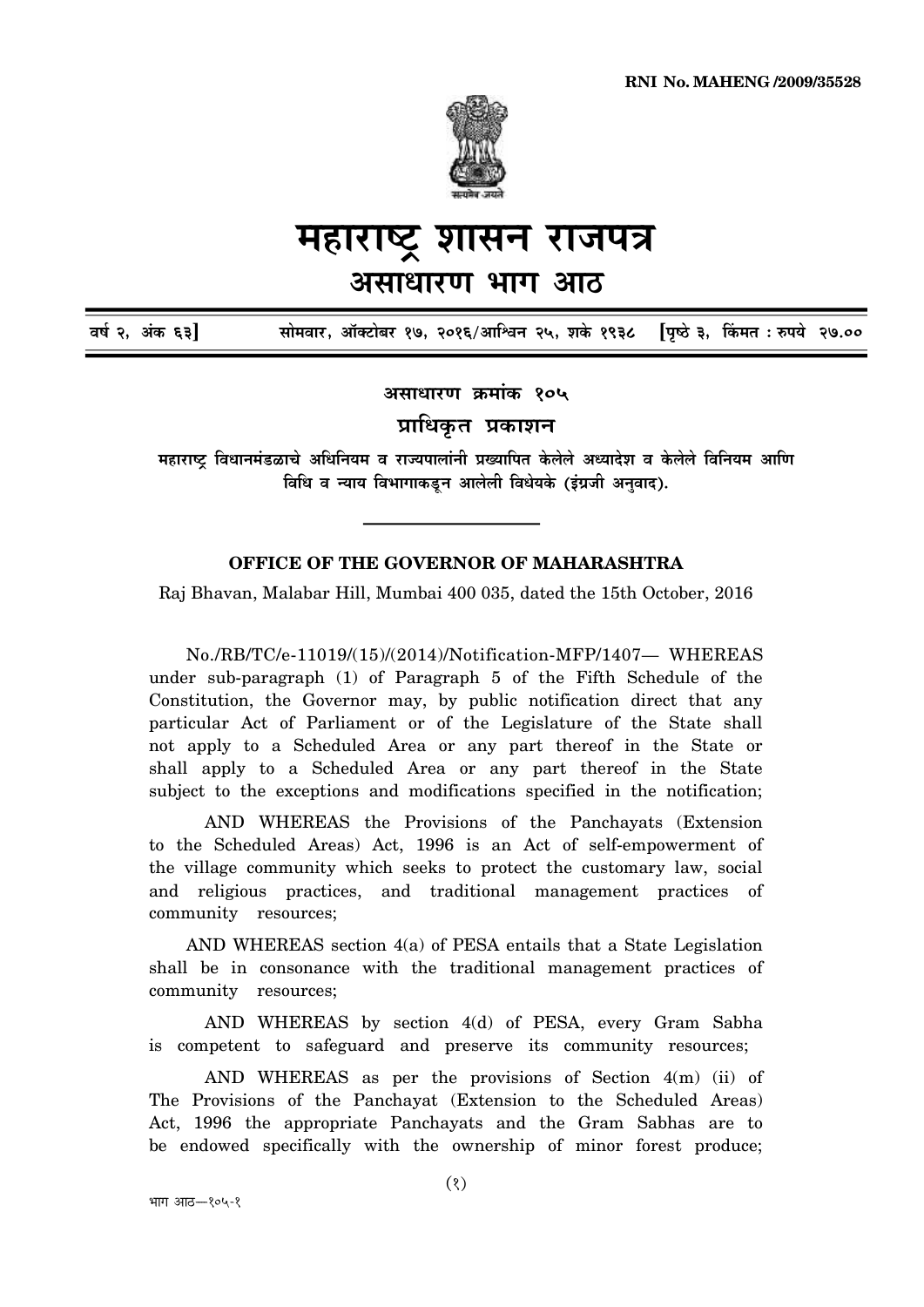AND WHEREAS the ownership of MFP by Gram Sabha entails, inter-alia, the right of the Gram Sabha to collect, use and dispose of minor forest produce in the Scheduled Areas, and the use of income from sale proceeds;

AND WHEREAS any decision about access, use and disposal of MFP, and the use of income from sale proceeds, necessarily has to be done by the Gram Sabha or by a committee made solely of the members of the Gram Sabha;

AND WHEREAS, by Notification, No. RB/TC/e-11019(15)(2014)/ Notification-3/Bamboo-MFP/741 dated the 19th August 2014, issued under sub-paragraph (1) of paragraph 5 of the Fifth Schedule to the Constitution, the Governor of Maharashtra has directed that the provisions of the Maharashtra Transfer of Ownership of Minor Forest Produce in the Scheduled Areas and the Maharashtra Minor Forest Produce (Regulation of Trade) (Amendment) Act, 1997 shall apply with the modifications as contained in the said Notification;

AND WHEREAS, for reasons stated above, it is expedient to provide that the provisions of the said Act of 1997 shall apply with further modifications;

NOW, THEREFORE, in exercise of the powers conferred by subparagraph (1) of the Paragraph 5 of the Fifth Schedule to the Constitution of India, the Governor of Maharashtra hereby makes the following notification:-

## *NOTIFICATION*

CONSTITUTION OF INDIA.

In exercise of the powers conferred by sub-paragraph (1) of Paragraph 5 of the Fifth Schedule to the Constitution of India, the Governor of Maharashtra hereby directs that the Maharashtra Transfer of Ownership of Minor Forest Produce in the Scheduled Areas and the Maharashtra Minor Forest Produce (Regulation of Trade) (Amendment) Act, 1997 shall apply to the Scheduled Areas with the following modifications:-

MODIFICATIONS TO THE MAHARASHTRA TRANSFER OF OWNERSHIP OF MINOR FOREST PRODUCE IN THE SCHEDULED AREAS AND THE MAHARASHTRA MINOR FOREST PRODUCE (REGULATION OF TRADE) (AMENDMENT) ACT, 1997

In the Maharashtra Transfer of Ownership of Minor Forest Produce in the Scheduled Areas and the Maharashtra Minor Forest Produce (Regulation of Trade) (Amendment) Act, 1997, -

i. After the first proviso of sub-section (1) of section 4, the following proviso shall be inserted-

"Provided further that all decisions for the collection, use and disposal of minor forest produce in the Scheduled Areas of Maharashtra, and the use of income from sale proceeds, shall be taken by the Gram Sabha or by a committee made solely of the members of the Gram Sabha on approval of Gram Sabha."